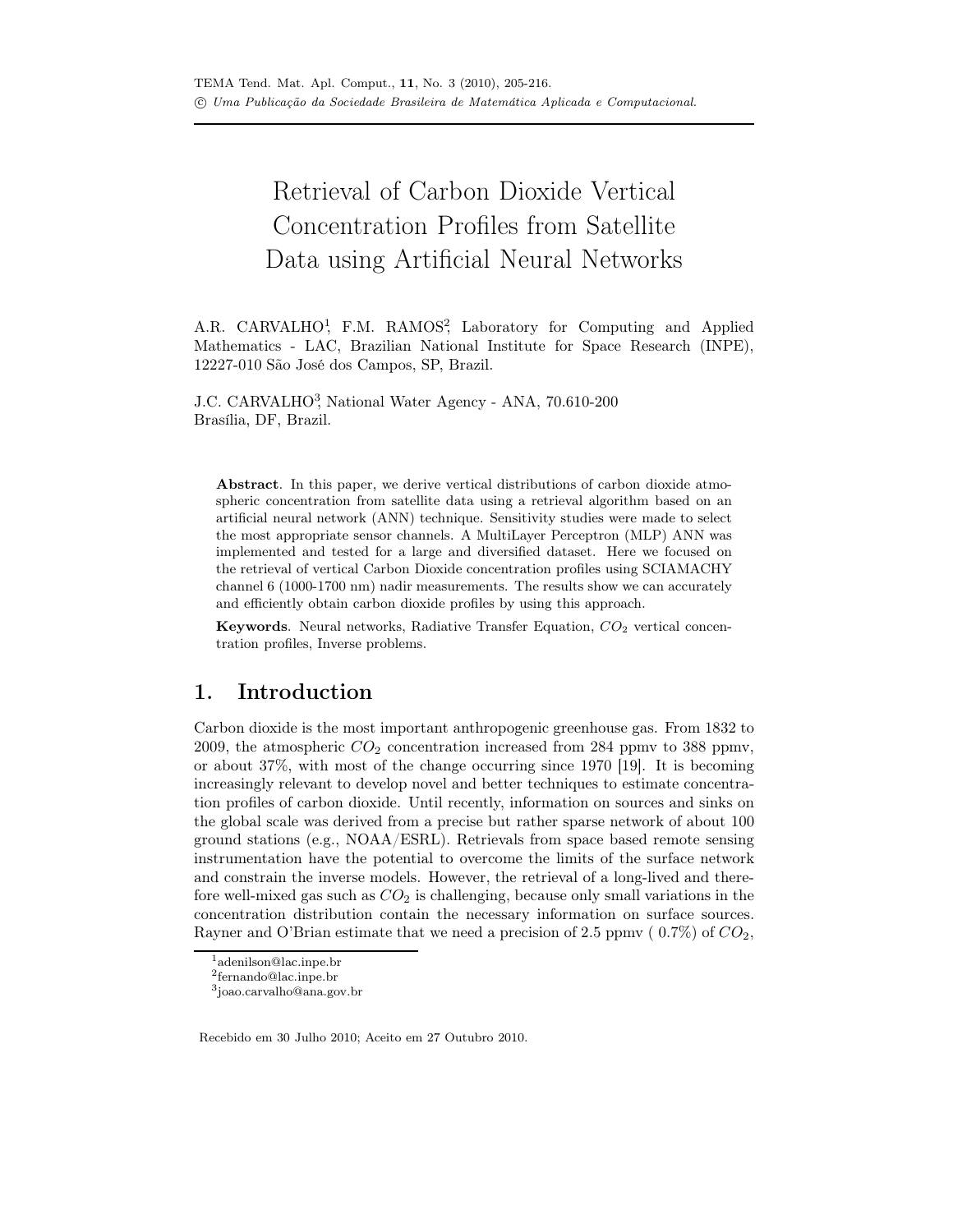for monthly averaged column data at  $8 \times 10^{\circ}$  spatial resolution, to get a performance comparable to the current network of ground stations [15]. Similar conclusions have been drawn by other studies [12].

Measuring  $CO<sub>2</sub>$  from space is a new field of research and only a few relevant studies exist.  $CO<sub>2</sub>$  retrieval feasibility and sensitivity studies have already been performed for the Scanning Imaging Absorption Spectrometer for Atmospheric Chartography (SCIAMACHY) ([4] and [5]). The first  $CO_2$  measurements results from SCIAMACHY also have been presented in [5]. The SCaning Imaging Absorption spectroMeter for Atmospheric ChartographY (SCIAMACHY) sensor is part of the atmospheric chemistry equipment aboard the ESA's Envisat environmental satellite, launched in March 2002. The SCIAMACHY instrument is a multichannel spectrometer that measures the scattered, reflected and transmitted solar radiation. It covers the spectral wave band of 240-2385 nm at nadir, limb and both solar and lunar occultation observational modes, with a spectral resolution varying from 0.2-1.6 nm [2]. The sensor spatial resolution depends on the spectral range and on the orbital position. For channel 6, the spatial resolution is  $30 \times 60 km^2$ , corresponding to an integration time of 0.25s. As a result, this sensor has a good potential to estimate carbon dioxide and other greenhouse effect gases, using the principle of reflected radiation in the NIR. Preliminary results showed that we can use channel 6 (1000-1750 nm) for inference of the  $CO_2$  and  $CH_4$  column in the atmosphere [3].

Atmospheric and surface physical properties determine the radiance measured by an instrument at the top of the atmosphere. We describe this dependence by means of the Radiative Transfer Equation (RTE). The mathematical model for the RTE used in this study takes into account the effects of anisotropic scattering but ignores the thermal emission term because it is irrelevant in the near-IR spectral region of 1000-1750 nm (channel 6). The expression for the RTE used, in this case, has the same form as given in [17] and [13] and can be expressed as follows

$$
\mu \frac{dI(z,\mu,\varphi)}{dz} = -c(z)I(z,\mu,\varphi) + \frac{b(z)}{4\pi} \int_{0}^{2\pi} \int_{-1}^{1} p(z,\mu,\mu^{'},\varphi,\phi^{'}) I(z,\mu^{'},\varphi^{'}) d\mu^{'} d\varphi^{'},
$$

with

$$
a(z) = aM(z) + \sum_{i=1}^{k} \alpha_i \eta_i(z)
$$
  
\n
$$
b(z) = aM(z) + bR(z)
$$
  
\n
$$
c(z) = a(z) + b(z)
$$

where  $\mu$  is the cosine of the zenith angle  $\theta$ . The boundary conditions at the top and the bottom of the atmosphere lead to

$$
I^-(z_0, \mu, \varphi) = \delta(\mu - \mu_0, \varphi - \varphi_0) \pi F
$$
  

$$
I^+(0, \mu, \varphi) = \frac{A}{\pi} \int_0^{2\pi} \int_0^1 I^-(0, \mu^{'}, \varphi^{'}) \mu^{'} d\mu^{'} d\varphi^{'}
$$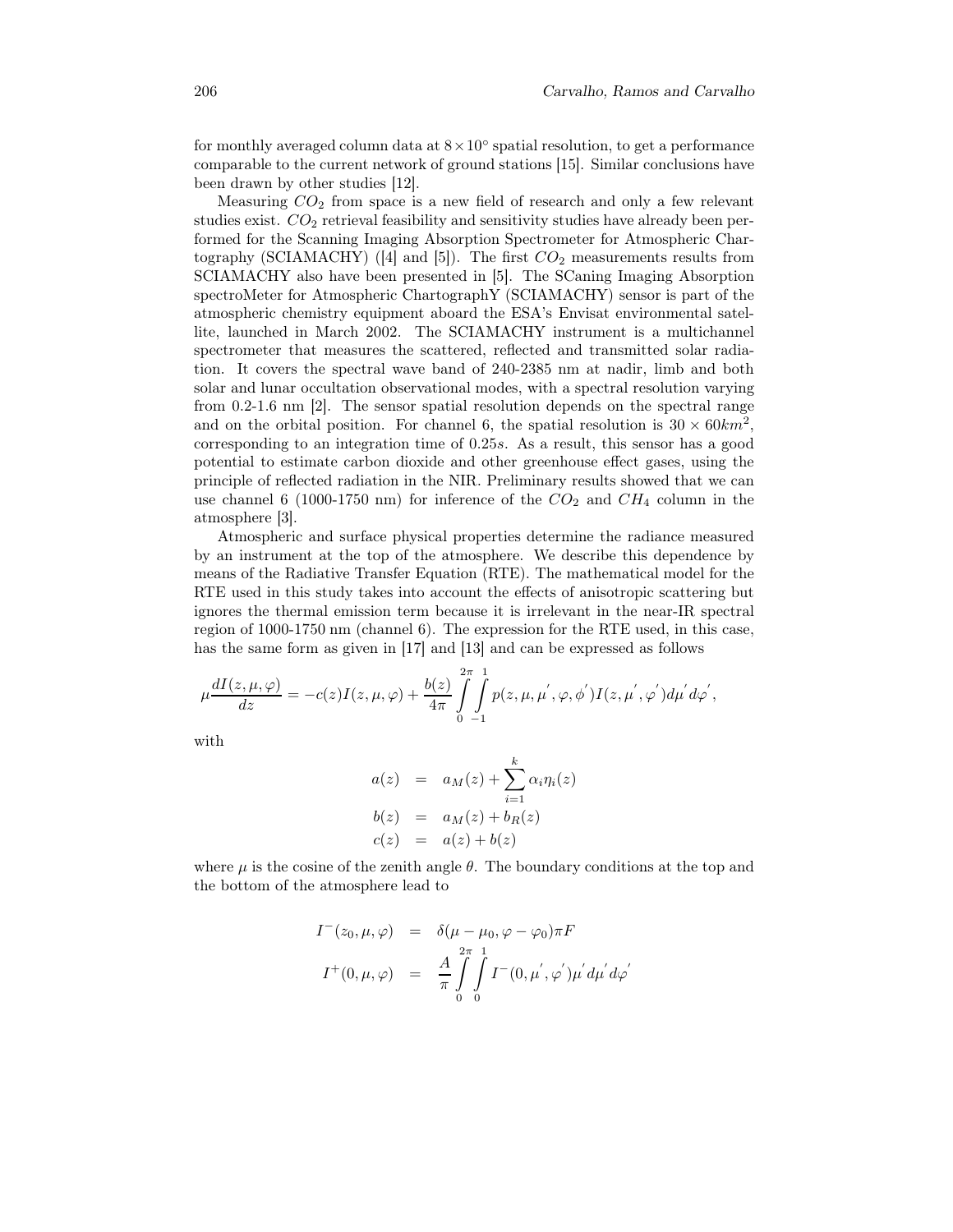where  $I^-(z_0, \mu, \varphi)$  is the downwelling radiance at  $z_0$  and  $I^+(0, \mu, \varphi)$  is the upwelling radiance at the ground. For sake of simplicity the dependence on the wavelength  $\lambda$ is omitted and a Lambertian surface albedo is assumed. The other symbols used in the equation along their meanings are shown in Table 1 below:

Table 1: Symbols used in the RTE

| Symbol             | Meaning                                                                                        |
|--------------------|------------------------------------------------------------------------------------------------|
| I                  | total radiance (i.e., radiation field)                                                         |
| $\boldsymbol{z}$   | altitude;                                                                                      |
| $z_0$              | altitude at the top of atmosphere                                                              |
| $\mu$ , $\mu$      | cosines of zenith angles $\theta$ , $\theta$ ;                                                 |
| $\mu_0$            | cosine of the solar zenith angle $\theta_0$ ;                                                  |
| $\varphi, \varphi$ | azimuthal angles in relation to the line-of-sight<br>projection on the earth surface           |
| $\varphi_0$        | azimuthal angle of the Sun in relation to the line-of-sight<br>projection on the earth surface |
| $\kappa$           | number of the trace gases                                                                      |
| c                  | total extinction coefficient                                                                   |
| $\boldsymbol{a}$   | total absorption coefficient (sum of trace gas and particle                                    |
|                    | absorption coefficients)                                                                       |
| $^{b}R$            | Rayleigh-scattering coefficient                                                                |
| $b_M$              | particle-scattering coefficient                                                                |
| ь                  | total scattering coefficient (sum of Rayleigh and particle-scattering)                         |
| $P_{M}$            | Rayleigh-scattering phase function                                                             |
| $\boldsymbol{p}$   | total scattering phase function = $(b_R p_R + b_M p_M)/(b_R + b_M)$                            |
| $\alpha_i$         | trace gas absorption cross sections for all relevant gases                                     |
| $n_i$              | concentration of trace gases                                                                   |
| ${}^aM$            | particle absorption coefficient                                                                |
| $\pi F \mu_0$      | solar flux at the top of the atmosphere                                                        |
| А                  | spectral reflectance (Lambertian) of the Earth's surface                                       |
|                    |                                                                                                |

Here, we use the RTE to estimate the trace gas concentration profiles from suitable gas absorption bands within the NIR transmission window. In this case, the vertical temperature profile is determined by an independent inversion procedure and we need only to retrieve the gas mixing ratio profile that, in the formulation presented in [17], is part of the equation. The knowledge of the atmospheric thermodynamic structure and of the concentration of the atmospheric components allows, through the RTE, to calculate the radiance and brightness temperature measured by the sensors on the satellite. The associated inverse problem is to estimate the state of atmosphere from measured radiances. In the present case, we want by solving the inverse problem, to estimate the  $CO<sub>2</sub>$  atmospheric concentrations, from radiances measured by the SCIAMACHY's sensor channels. This inverse problem presents many difficulties. First, the RTE to be inverted is a Fredholm integral equation of the first kind, whose ill-posed nature is well known see [21]. Second, within the RTE, the concentration intervenes through the transmission function, which is highly nonlinear. Finally, the  $CO<sub>2</sub>$  signal intensities are weak, even in the more sensitive channels, and have the order of magnitude of the instrument noise [8].

Thus, most classical estimation techniques are inappropriate. The goal of this paper is to present an inversion algorithm, based on Multilayer perceptron (MLP) artificial neural networks (ANNs), which retrieve  $CO<sub>2</sub>$  vertical concentration profiles from satellite measurements. The use of neural networks within this context is a natural approach that brings a satisfactory answer to these difficulties. For example, being nonlinear by construction, neural networks avoid the need of linearization, a frequent source of inaccuracies in classical inversion methods. More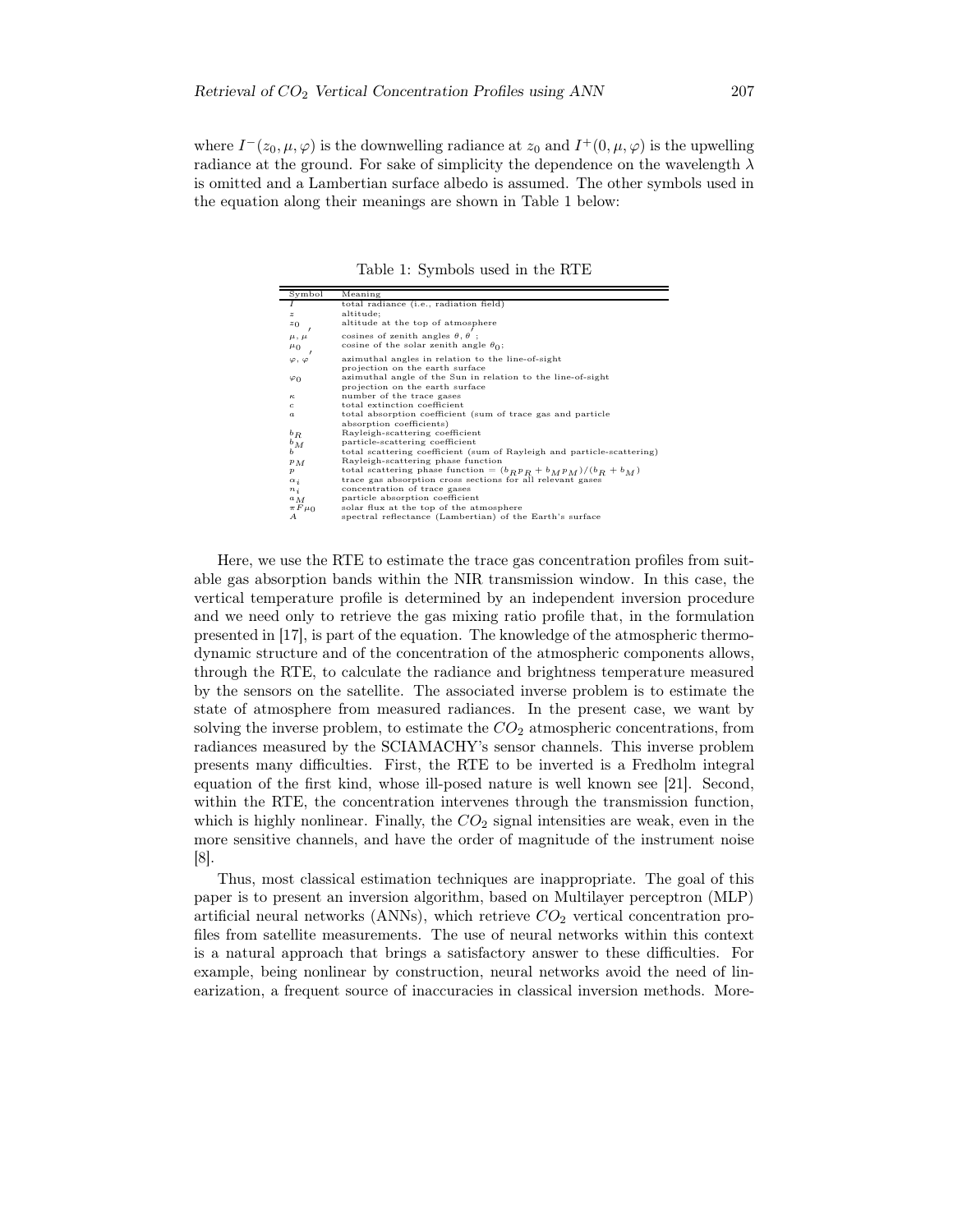over, since the learning phase, which is the more intense computational task, runs off-line and only once, the computational efficiency of the inversion process is high. Also, the proposed approach easily handles problems such as the strong ill-posed nature of the nonlinear radiative inverse problem, the presence of noise and the high-dimensionality of sensor's data set. Neural networks have been successfully employed to estimate: thermodynamical variables (see, for example, [9], moisture profiles and surface characteristics [18], CO mixing ratios [7], ozone mixing ratios [20] and in the direct modeling of radiative parameters [6].

This paper is organized as follows. The physical problem, the forward model and a brief review of ANN applications to the atmospheric constituents inversion is shown in the section 1. In the section 2 we explain the technique used for channel selection and give more information about the inverse model and its training, validation and testing dataset. We present the results and pertinent discussions in section 3. Finally, conclusions and perspectives are given in section 4.

## 2. Materials and Methods

As a first step, we examined the performance of the radiative transfer model (the forward model) that was used in the inversion. Based on these studies we decided to exploit SCIAMACHY's near-infrared channel 6. As a second step, we performed sensitivity studies to separate the most suitable subchannels within this spectral range. Finally, we developed an ANN based model to retrieve the trace gas concentration profiles from (synthetic and real) remote sensing data. To this end, we employed synthetic radiances simulated by SCIATRAN [16] for the ANN learning process. SCIATRAN is a radiative transfer forward model developed for retrieval of atmospheric trace gas concentrations, aerosol and cloud parameters, and surface reflectance from the spectral radiance measurements of the SCIAMACHY/ENVISAT-1 and GOME/ERS-2 UV-Vis-NIR multichannel spectrometers. SCIATRAN solves the RTE using a finite differences method for a plane-parallel, pseudo-spherical or spherical atmosphere, vertically inhomogeneous, considering multiple scattering. The wavelength range covered by the radiative transfer model is 175-2380 nm(see [16] for more details).

In our study, the SCIATRAN version 2.1. was adjusted in such a way that all radiative transfer calculations were performed in a spherical atmosphere (i.e., we consider all effects due to the sphericity of the Earth's atmosphere), based on full multiple scattering radiative tranfer simulations, in the nadir mode, with a  $0.045<sup>°</sup>$ instrument field of view size, azimuth angle of 76.35◦ and a global albedo of 0.3. The retrieval of atmospheric  $CO<sub>2</sub>$  abundance is made from SCIAMACHY observations under clear sky and clean air conditions. The pixels produced by the sensor showing clouds are identified and discarded prior to our study.

#### 2.1. Channel selection

We can use an ANN approach, in principle, to map any input vector space to any output vector space. However, in practice, the data representation significantly affects the quality of the results. We may use dimension reduction techniques to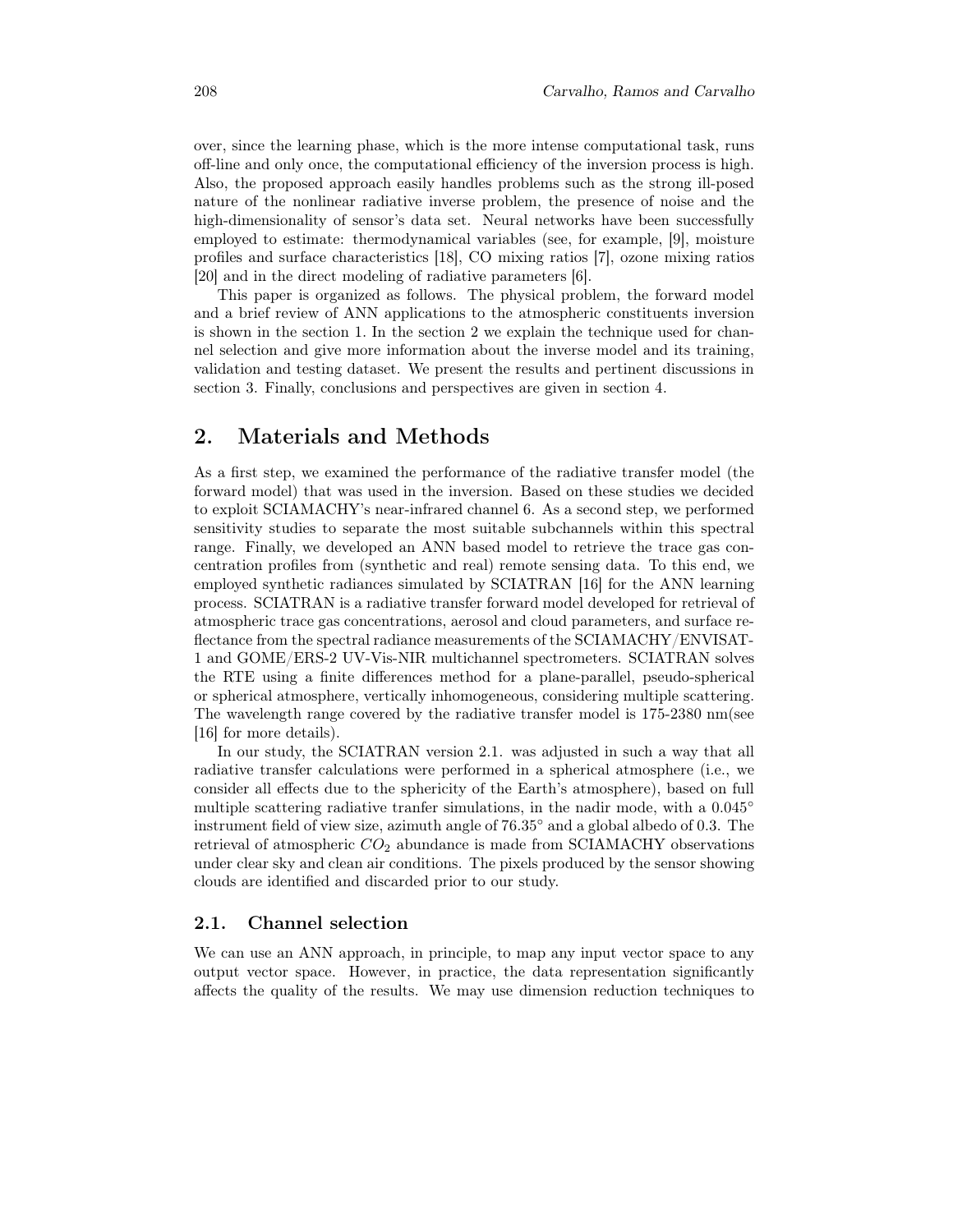present not only a more compact representation but also more relevant information to the input of the ANN (see, for example, [11]). The "curse of dimensionality" stipulates that it is hard to apply a statistical technique to high-dimension space data. The number of parameters (the weights in the ANN) increases with the number of inputs. This can allow excessive degrees of freedom in the neural interpolator and introduce uninformative data (i.e., noise or spectral information unrelated to retrieved quantities), which may distort the learning process [1].

Thus, the goal of dimension reduction is to present to the ANN the most relevant information from initial raw data (i.e., noisy physical measurements). We can reduce the dimensionality of the input data through feature extraction (a transformation, linear or not, of raw data) or using feature selection through selection of specific channels in the input data [14]. Here we chose the feature selection approach. For the retrieval of one geophysical variable, we select channels that are, as far as possible, uniquely sensitive to this one atmospheric parameter. By studying the derivatives of the radiances with respect to each geophysical parameter (RTE Jacobians), it is possible to inspect the common information between measured radiances and geophysical variables. Nevertheless, we need to make a trade-off between reducing data dimensionality and preserving the information content in the data to compensate the effects of noise. We based our feature selection method on the study of finite difference estimates of the partial derivatives of the measured radiance with respect to the gas concentration (integrated along the column or at a given pressure level), for each wavelength. This approach is called "sensitivity analysis". Particularly, we focused on the infrared channels presenting certain desirable features such as a low noise level in the signal; high sensitivity to changes in the concentration profile; minimum contamination by other gas absorption lines such as  $H_2O$ ,  $O_3$ ,  $N_2O$ ,  $CO$ ; and low sensitivity to the temperature profile.

So, the results presented in this manuscript have been derived using  $CO<sub>2</sub>$  absorption features in channel 6 (1000-1750 nm) with 507 spectral lines, which are not affected by an ice-layer, as their detectors operate at higher temperatures. Figure 1 shows the spectral sensitivity of channel 6 for  $CO_2$ ,  $N_2O$  and  $CH_4$  when we add 10% to the respective reference concentration profiles as suggested in [10].

We note that highly sensitive  $CO<sub>2</sub>$  lines in channel 6 are mainly located within two spectral windows, around 1200 nm and from 1580 to 1650 nm. We also took into account the cross section effect of the  $N_2O$  and  $CH_4$  lines for the  $CO_2$  retrieval. The final result, with the selected spectral lines is depicted in Table 2. Overall, 21 lines have been chosen for  $CO<sub>2</sub>$  retrieval.

Table 2: SCIAMACHY channels used to recover the  $CO<sub>2</sub>$  vertical concentration profile (nm).

| 1219.00 | 1291.60 | 1438.10         | 1441.10 1532.80 |                         | -1568.30  | 1569.78   |
|---------|---------|-----------------|-----------------|-------------------------|-----------|-----------|
| 1571.26 |         | 1572.74 1574.22 |                 | 1577.18 1580.14 1581.62 |           | - 1584.60 |
| 1597.90 | 1599.38 | -1600.86        |                 | 1602.34 1603.82         | - 1606.80 | - 1608.28 |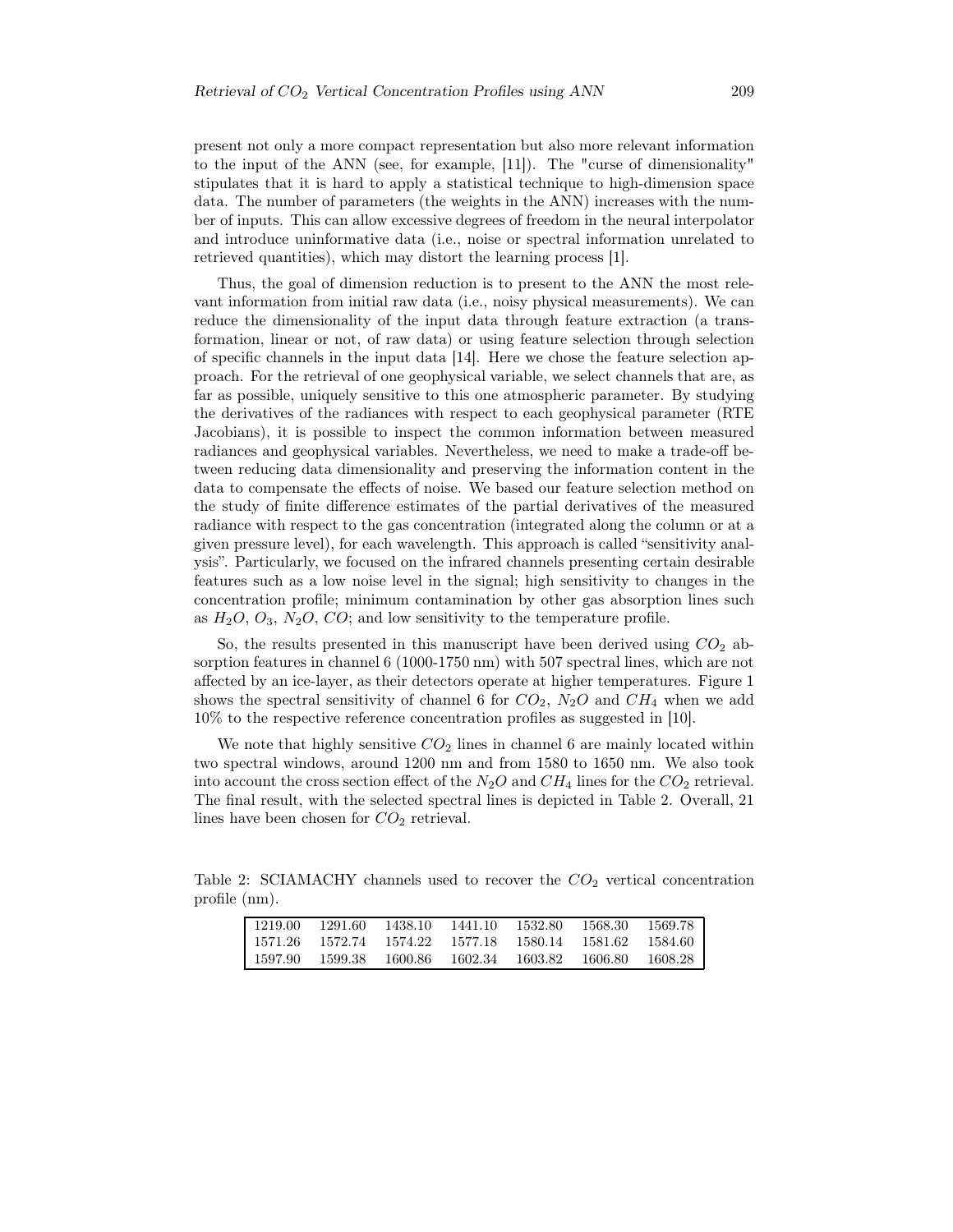

Figure 1: Sensitivity in percent to a 10% profile perturbation vs. wavelength in the 1000-1750 nm SCIAMACHY window (channel 6).

#### 2.2. ANN training and testing

The next step, after selecting the most promising channels, is the generation of suitable training patterns to serve as input for our ANN based inverse model. The procedure to create the training database is as follows: For a given gas, we select from SCIATRAN's climatological database, a reference concentration profile  $P_0 = [C_{01}, C_{02},..., C_{0m}]$ , where m is the number of vertical points. We then run the forward model for  $P_0$  producing a radiance vector  $R_0 = [R_{01}, R_{02}, \ldots, R_{0n}],$ where  $n$  is the number of selected channels or wavelengths chosen previously. We modify  $P_0$  to generate a profiles set  $P_{base}$  comprising new profiles  $P_j$ , with  $j =$  $-J_{max}, \ldots, J_{max} \sim 50$  through the relation  $P_j = P_0 \times (1 + \frac{j}{100})$ 

We repeatedly run the forward model to obtain the corresponding  $R_i$  vectors. Then we derive three more profile sets from  $P_{base}$  by perturbing stochastically the profiles  $P_j \in P_{base}$  to generate three new state concentration vectors through  $P^k_{\sigma}$  =  $P_i \times (1 + \sigma \times \mu)$ , where  $\sigma$  is the noise standard deviation and  $\mu$  is a random variable taken from a Gaussian distribution with zero mean and unitary variance. The values for  $\sigma$  we used were 0, 0.01, 0.05 and 0.1. We proceed this way to get a dataset as representative as possible of the real state of the atmosphere. In this study, we considered different reference profiles  $P_0$  representing the climate in mid-latitudes, sub-Arctic, and equatorial regions of the globe for the two well-defined seasons of winter and summer.

Finally, each dataset  $(R_a \text{ and } R_b)$  was divided into three subsets following as suggested by Haykin [11]:(I) Training set, with 2232 samples ( $\sim 92\%$ ), comprising the training patterns to be used during the ANN training phase;(II) Validation set, with 120 samples ( $\sim$  5%), to be used in the cross validation to evaluate the ANN performance; (III) Generalization set, with 72 samples (∼ 3%), employed for the effective test of the ANN, known as generalization test. In our experiments, weights and biases of all ANN models have been randomly initialized with values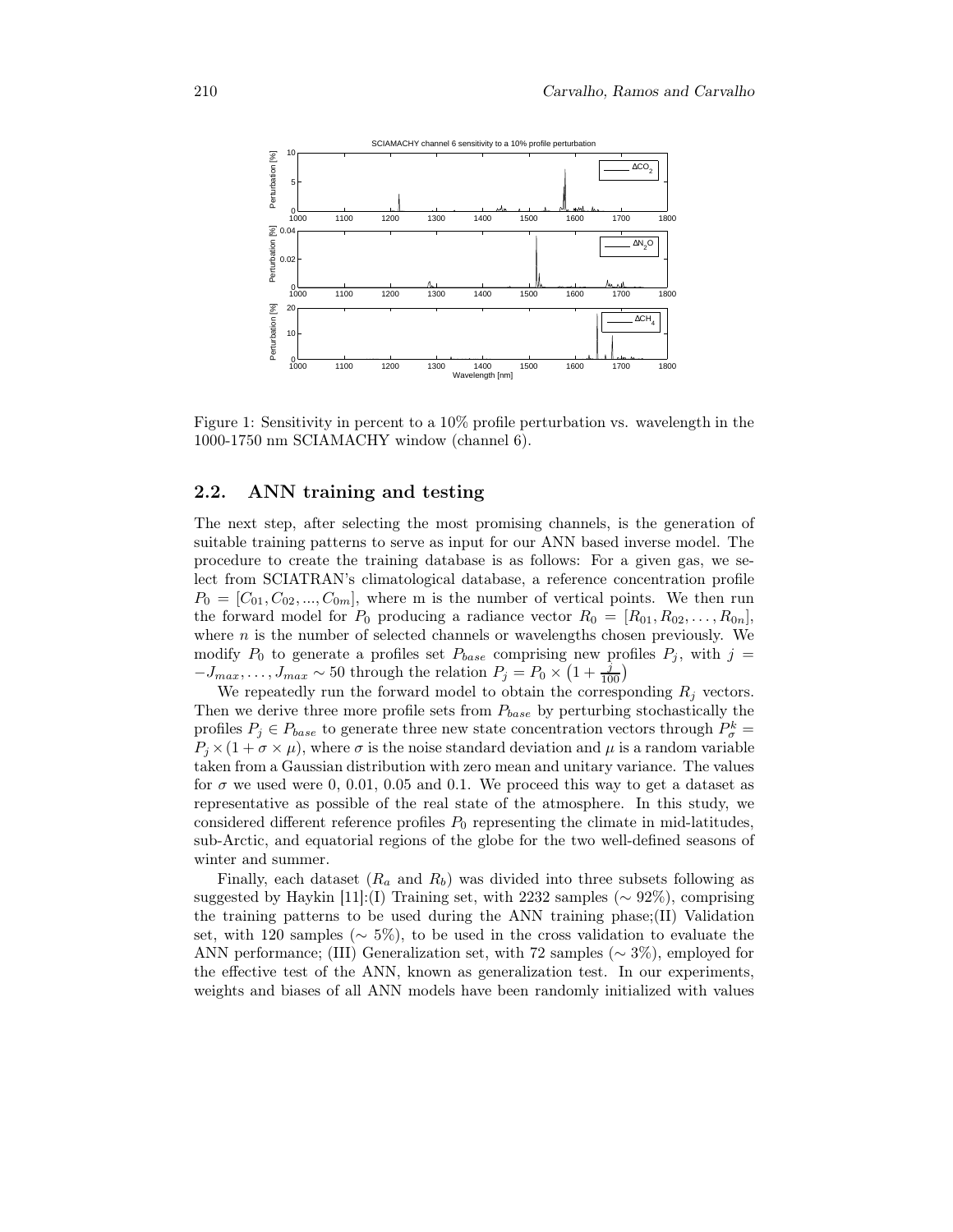drawn from a [-1, 1] uniform distribution. A momentum term was specified to filter out high frequency disturbances on the error surface. The initial values for learning rate and momentum term as well as the activation function used in our experiments are 0.125 and 0.40 for the logarithmic activation function and 0.015 and 0.8 for the Gaussian. We considered data sets with  $10\%, 5\%, 1\%$  and  $0\%$  (noiseless) of zero mean additive white Gaussian noise (AWGN) added to the synthetic data to analyze the performance of the ANNs in the retrieval of vertical carbon dioxide profiles. The mean generalization errors of the simulation results for each trace gas were calculated through:

$$
Error = \sqrt{\sum_{i=p_s}^{p_t} (C_i^{exact} - C_i^{model})/N}
$$
 (2.1)

where N is the number of profile sample points,  $p_s$  and  $p_t$  are, respectively, the pressure level at the surface and the top of the atmosphere (TOA). All the atmospheres used during the learning and the testing phases are described by 50 atmospheric concentration measurement points (LOWTRAN levels up to 0.000036 hPa or 120 km height) and the corresponding selected radiances computed by SCIATRAN. To solve the problem of the  $CO<sub>2</sub>$  concentration retrieval we developed an algorithm, written in Java language, that implements a Multilayer perceptron ANN ([11] and [1]). All experiments were conducted under the Linux operating system, in a microcomputer processor with AMD Athlon  $\text{ (tm)}$  64 Processor 3200+, 1.53 GHz and 1Gb MB of RAM.

## 3. Results and Discussion

Table 3 presents the precise combinations of parameters used in each simulation, as well as a summary of statistics for  $CO<sub>2</sub>$  dataset. Different number of hidden neurons has been considered for each ANN architecture. We perform 10 experimental runs of the model for each topological configuration found. Next, we grouped the generated profiles and produced a resulting average profile. The standard deviation at the end of each round of experiments is also displayed in the table below.

Table 3: Results for the retrieval of  $CO<sub>2</sub>$  vertical concentration profile with  $1\%$ Additive White Gaussian Noise (AWGN)

| Number of layers | Neurons in    | Generalization     | Standard deviation |  |  |  |  |
|------------------|---------------|--------------------|--------------------|--|--|--|--|
|                  | hidden layers | Error (in $ppmv$ ) | (in ppmv)          |  |  |  |  |
|                  | 13-5          | 1.6309             | 0.5944             |  |  |  |  |
|                  | $15 - 10$     | 1.6523             | 0.7180             |  |  |  |  |
|                  |               | 1.6684             | 0.8223             |  |  |  |  |

Figure 2 shows the results of the generalization tests for the model in comparison with synthetic radiance data (here called the true profile model). The results obtained with the MLP network for  $CO<sub>2</sub>$  noisy data are in excellent agreement with the true model. The reconstructed profiles are homogeneous and present error of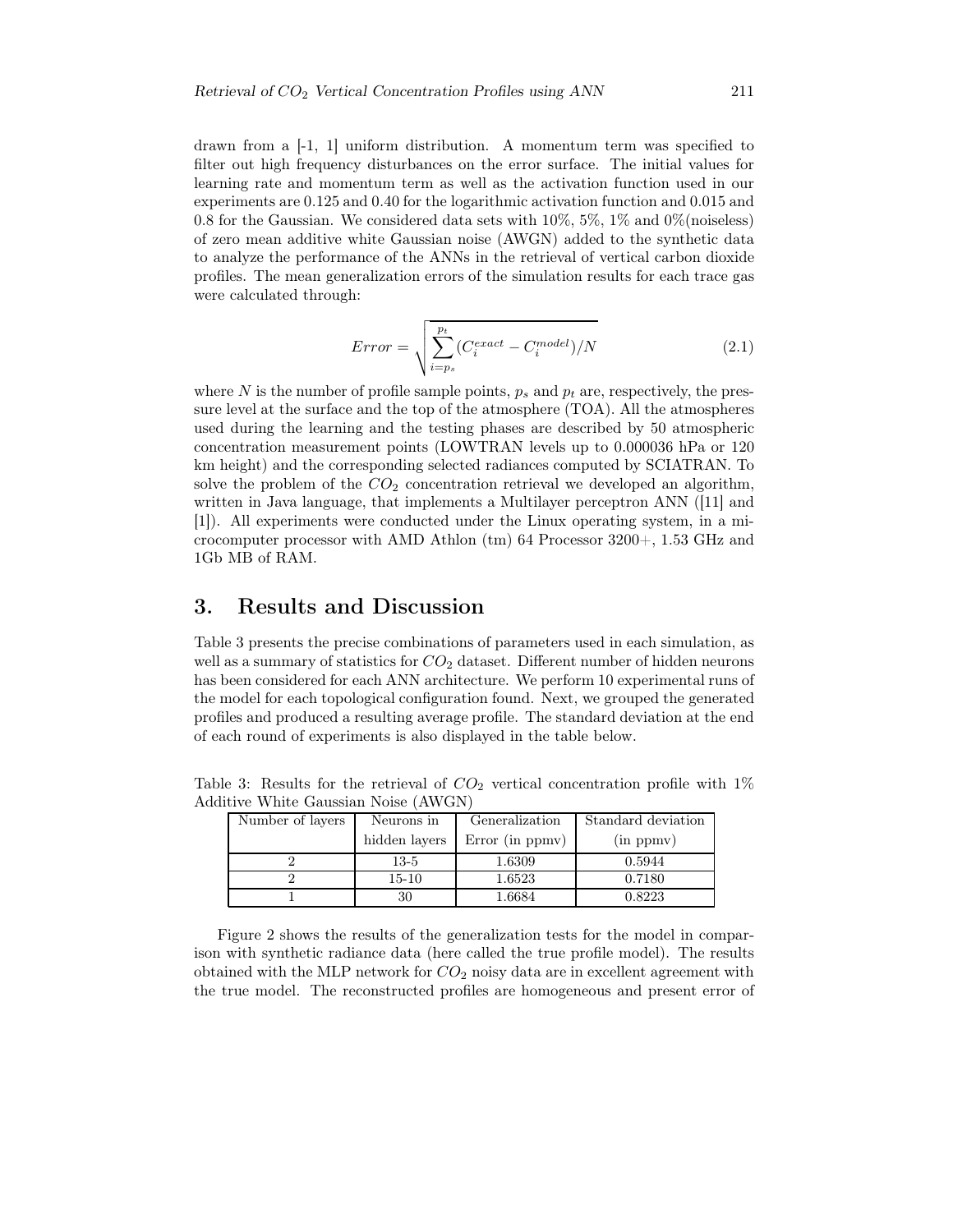the order of  $\pm 1\%$  ( $\pm 3.8$  ppmv in 380 ppmv), for the lower troposphere. We can consider this result as the error due to the neural network model since there is no noise in training data. When we corrupt the data by adding  $1\%$  gaussian noise the profile could be reconstructed with a global error less than 2% and presented a smooth and homogeneous shape.



Figure 2: (a) CO<sup>2</sup> mixing ratio (in ppmv) retrieval results in tropical region for data corrupted with 1% white gaussian noise using MLP ANN with 2 hidden layers having 13 and 5 neurons in each layer, respectively. (b) Retrieved profile error (in percent).

In particular, the overall performance of the model for  $CO<sub>2</sub>$  retrieval in the boundary layer region is also satisfactory presenting a rms error of  $\pm 1\%$  ( $\pm 3.8$ ) ppmv in 380 ppmv) for noisy data. If we look in the upper troposphere and in the most part of the stratosphere the error remains lower than about 2% if we handle data with or whithout noise. A good match with the experimental profile curve is also obtained in the upper layers (mesosphere and part of the thermosphere) but increases substantially in the higher altitudes (above 100 km) where the errors reach a maximum of 4%. We validate the retrieved results with available in situ data from Flask measurements obtained at Mauna Loa Observatory, Hawaii at latitude 19.54◦ N, longitude 155.58◦ W and elevation 3397.0 m [19]. The data is distributed evenly throughout the year 2005 and amounted to a set of 12 observations. In the figure 3 a comparison is made between data obtained by the proposed inversion model and the in-situ data collected at the observatory. In general the errors obtained by the model are close to the threshold established by [15] for the maximum error allowed to estimate  $CO<sub>2</sub>$  integrated column (see section 1).

The precision (random error) of the retrieved  $CO<sub>2</sub>$  Mixing Ratio due to instrument noise is  $\sim 1\%$  for the spectral fitting window used for this study (for an albedo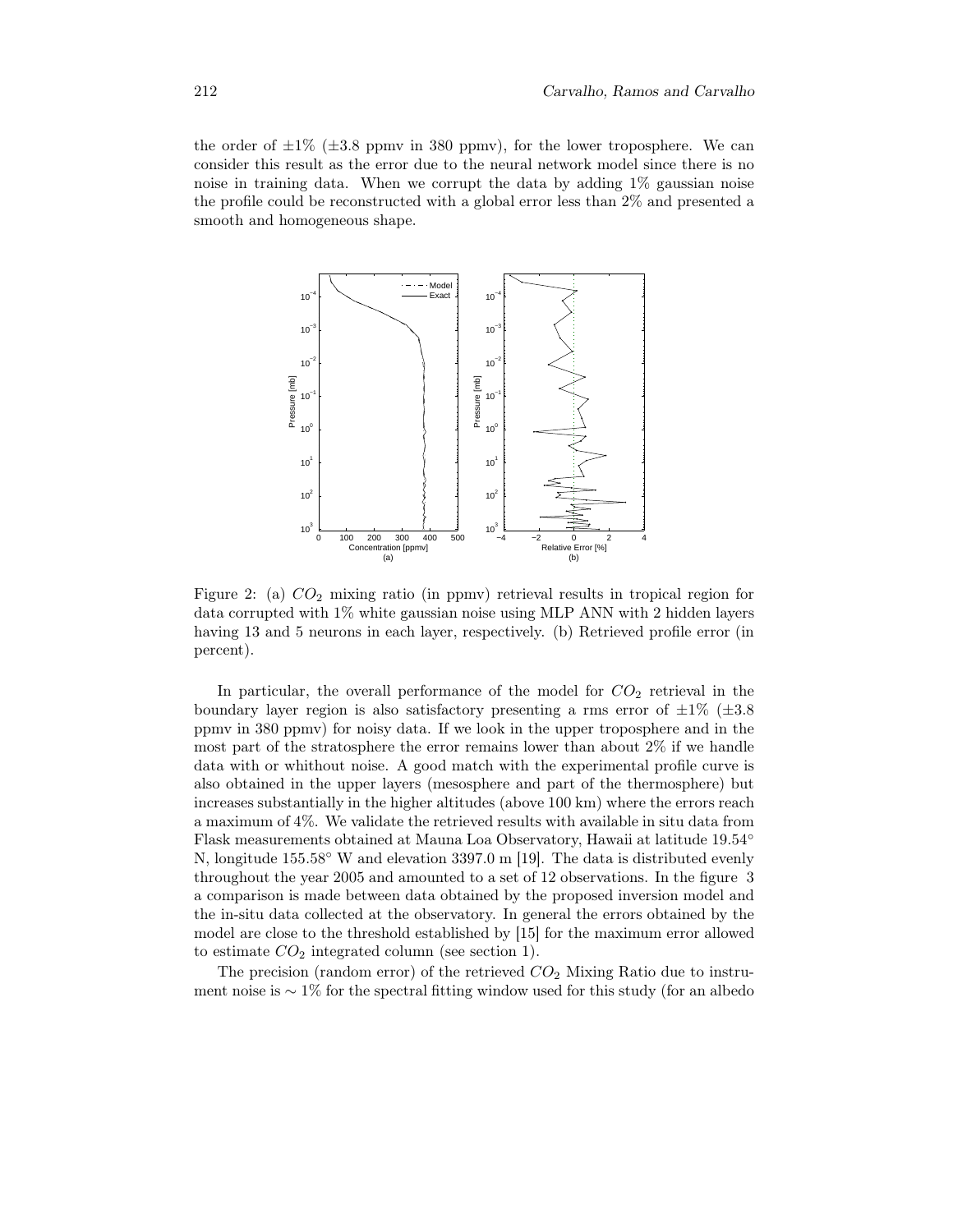

Figure 3: (Top)  $CO<sub>2</sub>$  mixing ratio (in ppmv) retrieval results for Mauna Loa, Hawaii using MLP ANN with 2 hidden layers having 13 and 5 neurons in each layer, respectively. (Bottom) Residual Fit error (in percent).

of 0.3 and a solar zenith angle of  $53^{\circ}$ ) [3]. Comparisons between the  $CO_2$  predicted by the ann based model and those observed by SCIAMACHY along the year 2005 in the selected region show, in general, good agreement. The fit residuum is detected to within 3% with the mean difference between the  $CO<sub>2</sub>$  distributions being 1-3% and the standard deviation approximately 0.75%. The correlation between the time series of the SCIAMACHY and the monthly model averages is typically  $\sim 0.61$  what indicates a moderated ability of the inversion algorithm to retrieve seasonal changes in  $CO<sub>2</sub>$  concentrations. However, SCIAMACHY detects a seasonal cycle amplitude about 2 times larger than predicted by the model, which can not be explained yet.

From this study the overall precision and bias of the retrieved Mixing Ratios are estimated to be close to 1.0% and 3.0% respectively. It also must be re-stressed that scaling factors were not applied at any stage to the retrieved  $CO<sub>2</sub>$  Mixing Ratios as they have been in other studies. Whilst these results are encouraging they are still not of the desired quality for inverse modelling. It is hoped that further improvements to the retrieval algorithm, through better calibration of the SCIAMACHY data and by improving the quality of the input data set used by the ann model in the training, will overcome this issue in the future.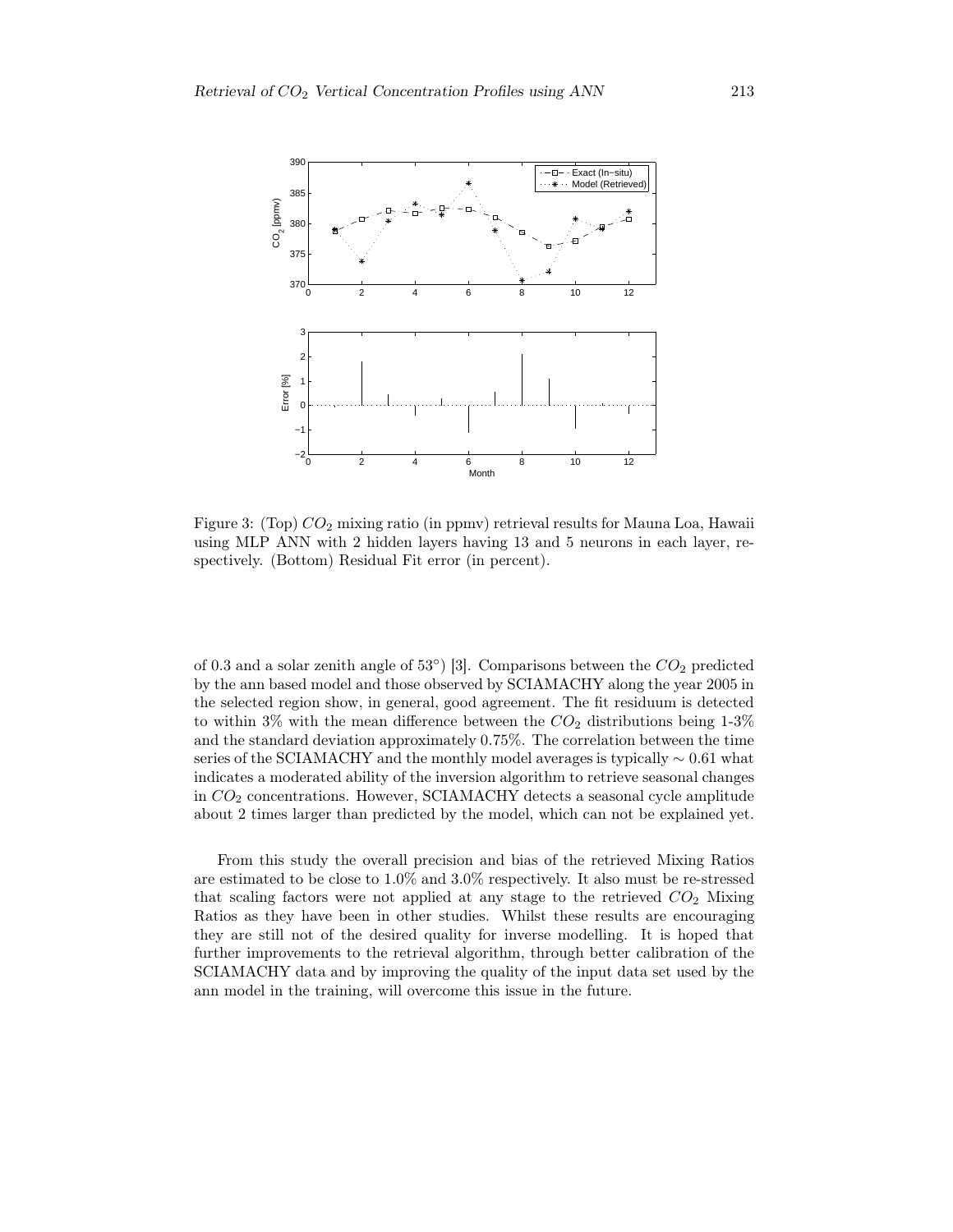## 4. Conclusions

Atmospheric  $CO<sub>2</sub>$  vertical concentration profiles are retrieved in the tropics at latitude and longitude coordinates (19.54N,155.58W) using SCIAMACHY's channels 6 (1000-1700 nm) near-infrared nadir measurements. The inversion method relies on a nonlinear regression inference scheme using neural networks. For this, we applied a multilayer perceptron (MLP) architecture with supervised learning and the backpropagation algorithm for the network training. Sensitivity studies were performed and a methodology to select the most appropriate subchannels for the retrieval was created.

The use of neural networks was able to solve this difficult inverse problem even when the data were contaminated with noise. The overall precision and bias of the retrieved vertical profiles are estimated to be close to 1.0% and lower than 3.0% respectively. A rough estimate of the mean relative error is about 1.5% for the synthetic data and 2% for the experiment with satellite data. Finally, the satellite retrievals have been compared with ground-based in-situ measurements from NOAA ESRL flasks network.

From this work, two advantages of the use of neural networks in the retrieval of trace gases became clear. First, after the training phase, the reconstruction algorithm is much faster (in the order of milliseconds) than the classical inversion methods. Second, it can be easily implemented in a parallel environment. A future work could be to compare the performance of the model with other operational approaches and use this results to produce  $CO<sub>2</sub>$  source and sinks distribution maps. More studies, an improved calibration, and algorithm refinements are needed to enable accurate retrievals of  $CO<sub>2</sub>$  columns.

Resumo. Neste paper, derivamos distribuições verticais de concentração atmosférica de dióxido de carbono a partir de dados de satélite utilizando um algoritmo de inversão baseado em uma técnica de redes neurais artificiais (RNA). Estudos de sensibilidade foram efetuados para selecionar os canais mais apropriados do sensor. Uma RNA Perceptron de múltiplas camadas foi implementada e testada para um amplo e diversificado conjunto de dados. Aqui, focamos a recuperação de perfis verticais de concentração de dióxido de carbono usando medidas em modo nadir no canal 6 do sensor SCIAMACHY (1000 - 1700 nm). Os resultados mostram que podemos de obter perfis de CO<sup>2</sup> de maneira eficiente e precisa por meio desta abordagem.

## References

- [1] C.M. Bishop, "Neural Networks for Pattern Recognition", Oxford University Press, 1995.
- [2] H. Bovensmann, J.P. Burrows, M. Buchwitz, J. Frerick, S. Noel, V.V. Rozanov, SCIAMACHY - Mission Objectives and Measurement Modes, J. Atmos. Sci., 56 (1999), 127–150.
- [3] M. Buchwitz, J.P. Burrows, Retrieval of  $CH_4$ , CO, and  $CO_2$  total column amounts from SCIAMACHY near-infrared nadir spectra: Retrieval algorithm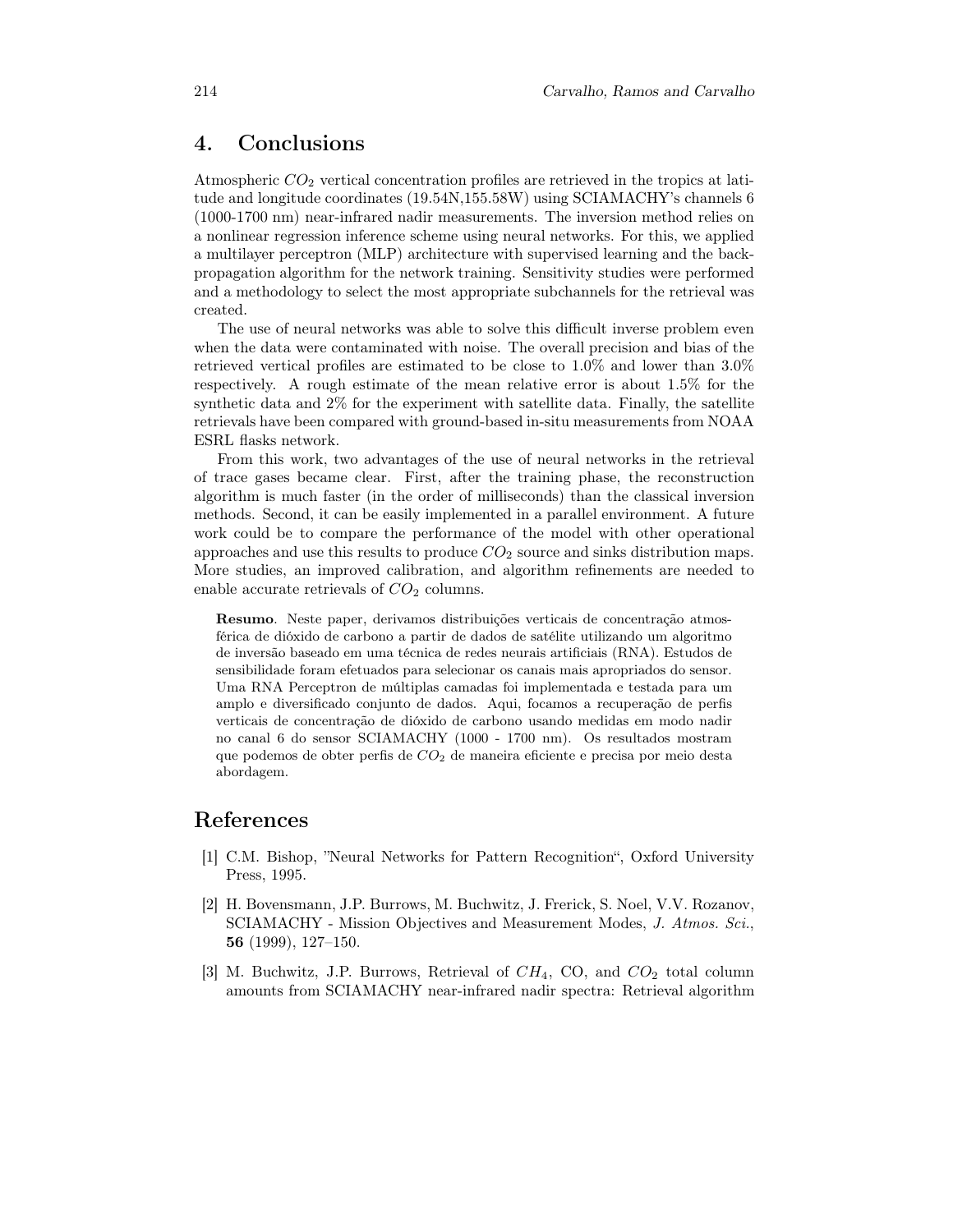and first results, in "Proceedings of SPIE 5235, Remote Sensing of Clouds and the Atmosphere VIII", K. P. Schafer and A. Comeron and M. R. Carleer and R. H. Picard (Editors), 375–388, 2004.

- [4] M. Buchwitz, S. Noel, K. Bramstedt, V.V. Rozanov, M. Eisinger, H. Bovensmann, S. Tsvetkova, J.P. Burrows, Retrieval of trace gas vertical columns from SCIAMACHY/ENVISAT near-infrared nadir spectra: first preliminary results, Advances in Space Research, 34 (2004), 809–814.
- [5] M. Buchwitz, et al., Atmospheric methane and carbon dioxide from SCIA-MACHY satellite data: initial comparison with chemistry and transport models, Atmos. Chem. Phys., 5 (2005), 941–962.
- [6] F. Chevallier, F. Cheruy, N. A. Scott, A. Chedin, A neural network approach for a fast and accurate computation of longwave radiative budget, J. of Applied Meteorology, 37 (1998), 1385–1397.
- [7] C. Clerbaux, J. Hadji-Lazaro, S. Payan, C. Camy-Peyret and G. Megie, Retrieval of CO columns from IMG/ADEOS spectra, IEEE Transactions on Geoscience and Remote Sensing, 37 (1999), 1657–1661.
- [8] C. Crevoisier, A. Chedin and N.A. Scott, AIRS channel selection for  $CO_2$  and other trace-gas retrievals, Q. J .Roy. Meteor. Soc., 129 (2004), 2719–2740.
- [9] J. Escobar-Munoz, A. Chedin, F. Cheruy, N.A. Scott, Réseaux de neurones multi-couches pour la restitution de variables thermodynamiques atmosphériques á l'aide de sondeurs verticaux satellitaires, Comptes Rendus de l'Académie des Sciences de Paris, 317 (1993), 911–918 (in French).
- [10] L. Garand, D.S. Turner, Radiance and jacobian intercomparison of radiative transfer models applied to HIRS and AMSU channels, Journal of Geophysical Research, 106, No. D20, (2001), 24017–24031.
- [11] S. Haykin, "Neural Networks. A Comprehensive Foundation", Macmillan, New York, NY, 1994.
- [12] S. Houweling, F.M. Breon, I. Aben, C. Rodenbeck, M. Gloor, M. Heimann, P. Ciais, Inverse modeling of  $CO<sub>2</sub>$  sources and sinks using satellite data: A synthetic inter-comparison of measurement techniques and their performance as a function of space and time, Atmos. Chem. Phys., 4 (2004), 523–538.
- [13] J. Lenoble, "Radiative Transfer in Scattering and Absorbing Atmospheres: Standard computational procedures", A. Deepak Publishing, Hampton, Virginia,1985.
- [14] F. Rabier, N. Fourrie, D. Chafai, P. Prunet, Channel selection methods for infrared atmospheric sounding interferometer radiances, Quart J. Roy. Meteor. Soc., **111** (2002), 974-975.